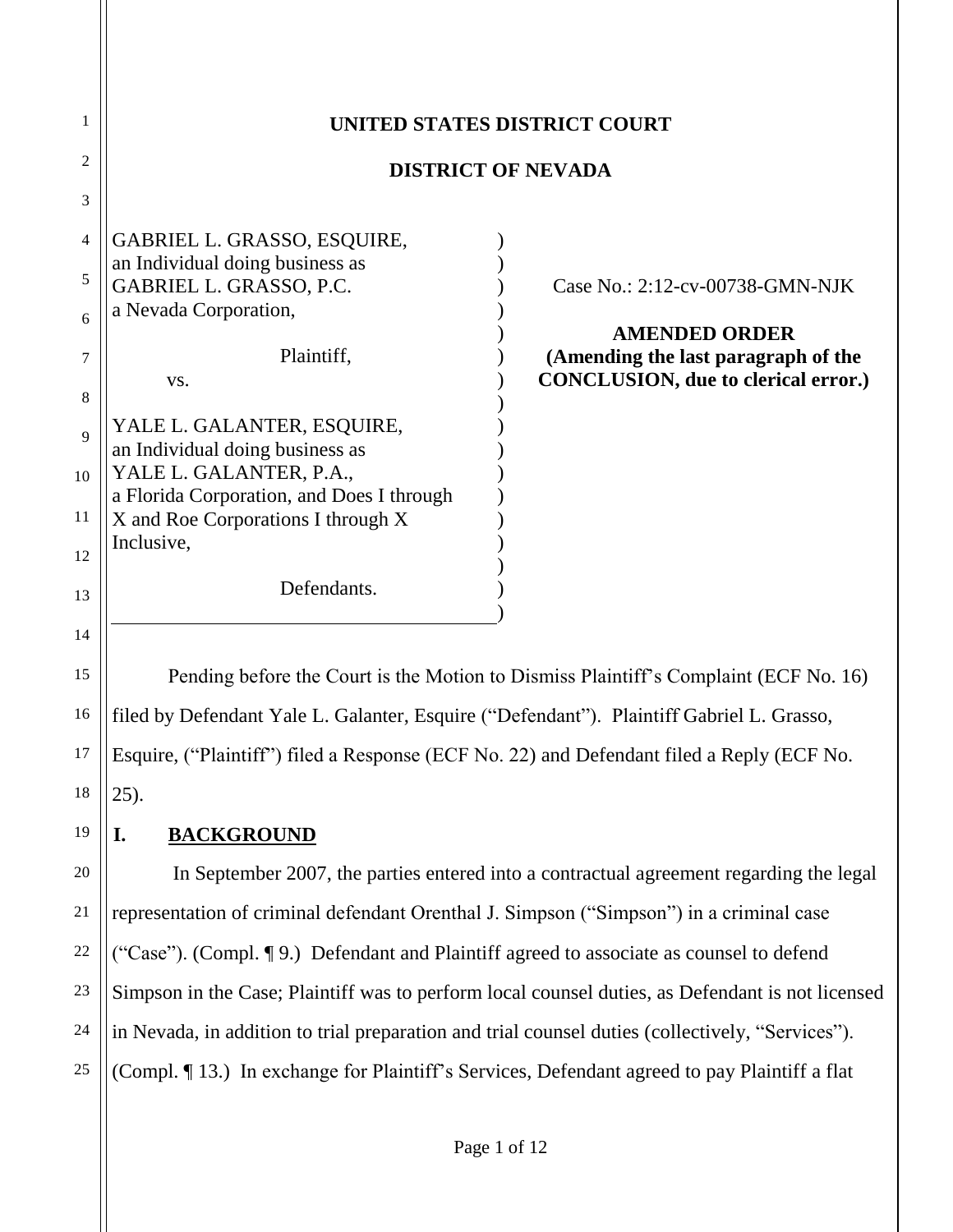2 \$250,000.00 legal fee ("Fee"), which represented one third of the \$750,000.00 fee Defendant charged Simpson for legal representation in the Case. (Compl. ¶ 14.) Plaintiff claims to have expended in excess of 1,000 hours of Services during the investigation, researching, motion drafting, trial preparation, trial sentencing preparation, and the initial stages of appellate preparation related to the Case. (Compl. ¶ 25.)

From the promised Fee for Simpson's legal representation, Plaintiff received only one \$15,000.00 payment from Defendant. (Compl.¶ 20.) This payment covered only a small portion of the Plaintiff's costs. (*Id.*) Throughout the representation, Defendant repeatedly informed Plaintiff that he had not received any payment from Simpson. (Compl. ¶ 23.) However, on or about March 30, 2009, Plaintiff allegedly learned that Simpson had, in fact, provided approximately \$500,000.00 to Defendant for legal fees related to the Case. (Compl. ¶ 23.) Despite Plaintiff making numerous verbal demands and a written demand, Defendant failed to make any further payments or reimbursements beyond the initial \$15,000.00. (Compl.  $\P 27.$ 

As a result of Defendant's actions, Plaintiff filed a Complaint in Nevada State Court alleging seven causes of action: (1) Breach of Contract; (2) Breach of Implied Covenant of Good Faith and Fair Dealing (contractual breach); (3) Breach of Implied Covenant of Good Faith and Fair Dealing (tortious breach); (4) Money Due and Owing; (5) Unjust Enrichment / Quantum Meruit; (6) Fraudulent or Intentional Misrepresentation; and (7) Constructive Fraud. (Pet. for Removal, 4 ("Compl."), ECF No. 1.) Subsequently, Defendant removed the action to federal court (*Id.*)

- **II. LEGAL STANDARD**
	- **A. Rule 12(b)(6)**

Federal Rule of Civil Procedure 12(b)(6) mandates that a court dismiss a cause of action that fails to state a claim upon which relief can be granted. *See North Star Int'l v. Ariz. Corp.*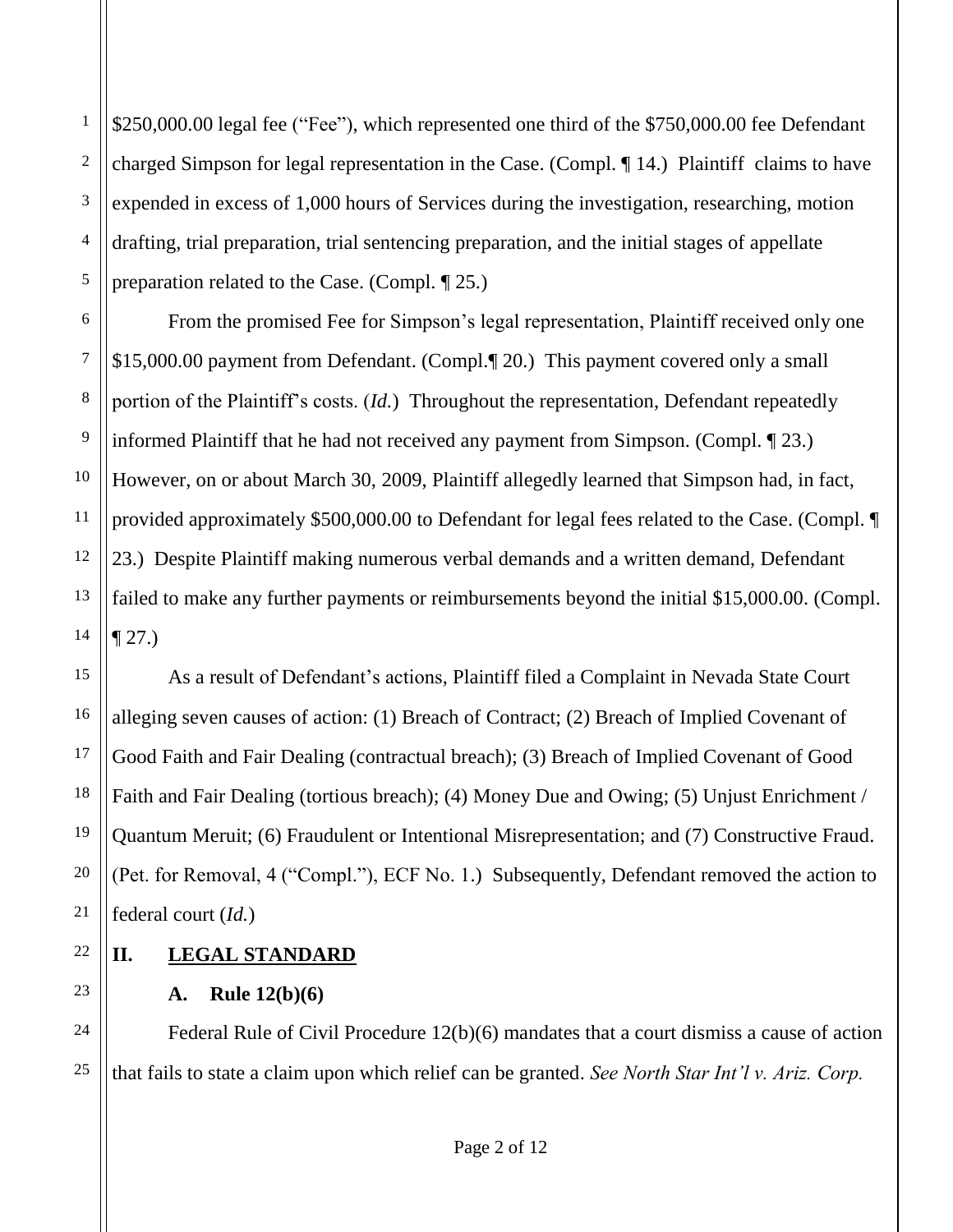1 2 *Comm'n*, 720 F.2d 578, 581 (9th Cir. 1983). When considering a motion to dismiss under Rule 12(b)(6) for failure to state a claim, dismissal is appropriate only when the complaint does not give the defendant fair notice of a legally cognizable claim and the grounds on which it rests. *See Bell Atl. Corp. v. Twombly*, 550 U.S. 544, 555 (2007). In considering whether the complaint is sufficient to state a claim, the Court will take all material allegations as true and construe them in the light most favorable to the plaintiff. *See NL Indus., Inc. v. Kaplan*, 792 F.2d 896, 898 (9th Cir. 1986).

The Court, however, is not required to accept as true allegations that are merely conclusory, unwarranted deductions of fact, or unreasonable inferences. *See Sprewell v. Golden State Warriors*, 266 F.3d 979, 988 (9th Cir. 2001). A formulaic recitation of a cause of action with conclusory allegations is not sufficient; a plaintiff must plead facts showing that a violation is *plausible*, not just possible. *Ashcroft v. Iqbal*, 556 U.S. 662, 678 (2009) (citing *Twombly*, 550 U.S. at 555) (emphasis added).

A court may also dismiss a complaint pursuant to Federal Rule of Civil Procedure 41(b) for failure to comply with Federal Rule of Civil Procedure 8(a). *Hearns v. San Bernardino Police Dept.*, 530 F.3d 1124, 1129 (9th Cir.2008). Rule 8(a)(2) requires that a plaintiff's complaint contain *only* "a short and plain statement of the claim showing that the pleader is entitled to relief." Fed. R. Civ. P. 8(a)(2). "Prolix, confusing complaints" should be dismissed because "they impose unfair burdens on litigants and judges." *McHenry v. Renne*, 84 F.3d 1172, 1179 (9th Cir.1996).

"Generally, a district court may not consider any material beyond the pleadings in ruling on a Rule  $12(b)(6)$  motion . . . . However, material which is properly submitted as part of the complaint may be considered on a motion to dismiss." *Hal Roach Studios, Inc. v. Richard Feiner & Co.*, 896 F.2d 1542, 1555 n.19 (9th Cir. 1990) (citations omitted). Similarly, "documents whose contents are alleged in a complaint and whose authenticity no party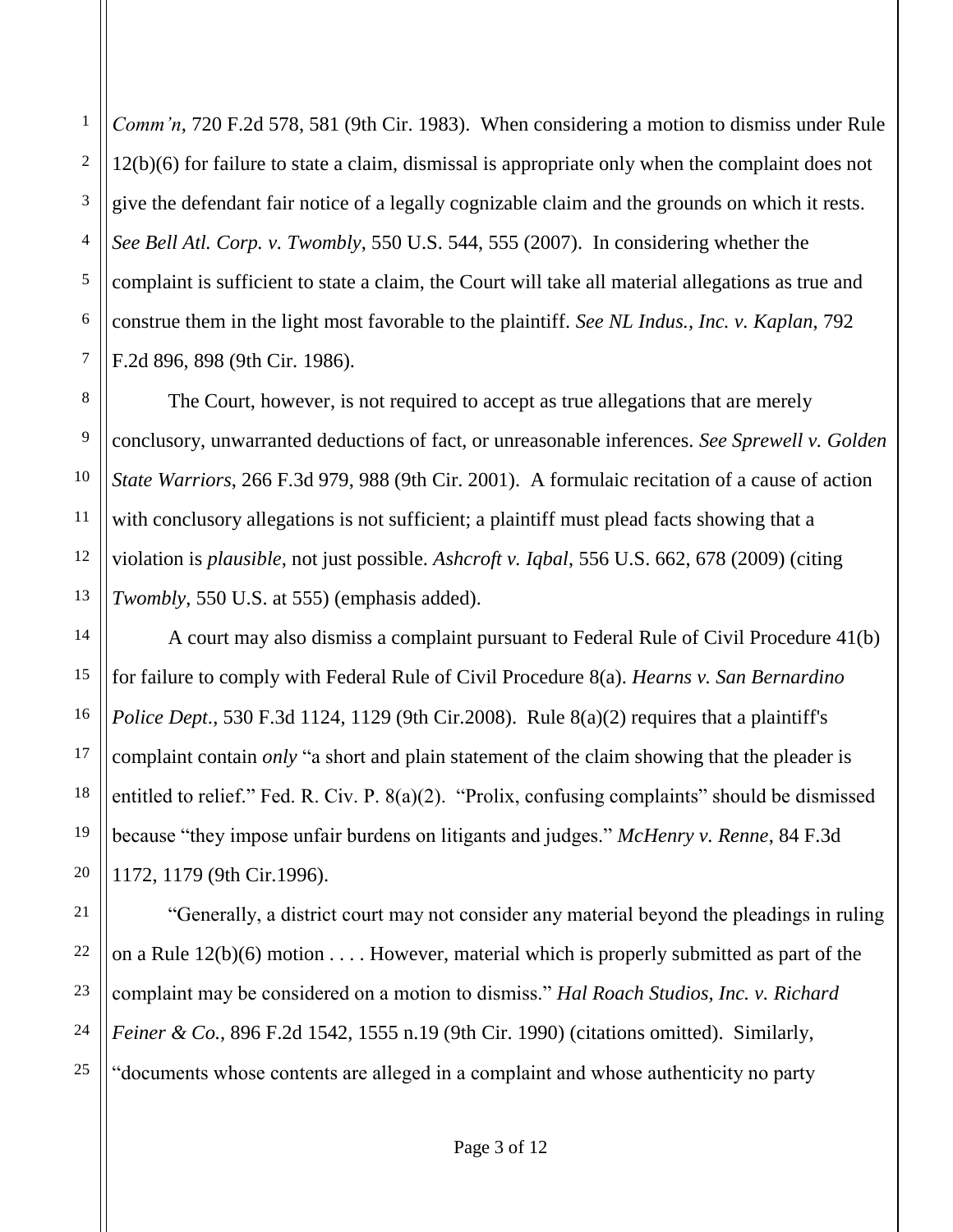1 2 3 4 5 questions, but which are not physically attached to the pleading, may be considered in ruling on a Rule 12(b)(6) motion to dismiss" without converting the motion to dismiss into a motion for summary judgment. *Branch v. Tunnell*, 14 F.3d 449, 454 (9th Cir. 1994). Under Federal Rule of Evidence 201, a court may take judicial notice of "matters of public record." *Mack v. S. Bay Beer Distrib*., 798 F.2d 1279, 1282 (9th Cir. 1986). Otherwise, if the district court considers materials outside of the pleadings, the motion to dismiss is converted into a motion for summary judgment. *See Arpin v. Santa Clara Valley Transp. Agency*, 261 F.3d 912, 925 (9th Cir. 2001).

If the court grants a motion to dismiss, it must then decide whether to grant leave to amend. The court should "freely give" leave to amend when there is no "undue delay, bad faith[,] dilatory motive on the part of the movant . . . undue prejudice to the opposing party by virtue of . . . the amendment, [or] futility of the amendment . . . ." Fed. R. Civ. P. 15(a); *Foman v. Davis*, 371 U.S. 178, 182 (1962). Generally, leave to amend is only denied when it is clear that the deficiencies of the complaint cannot be cured by amendment. *See DeSoto v. Yellow Freight Sys., Inc*., 957 F.2d 655, 658 (9th Cir. 1992).

#### **B. Rule 9(b)**

Rule 9(b) of the Federal Rules of Civil Procedure provides that "[i]n alleging fraud or mistake, a party must state with particularity the circumstances constituting fraud or mistake." Fed. R. Civ. P. 9(b). "Rule 9(b) serves not only to give notice to defendants of the specific fraudulent conduct against which they must defend, but also to deter the filing of complaints as a pretext for the discovery of unknown wrongs, to protect defendants from the harm that comes from being subject to fraud charges, and to prohibit plaintiffs from unilaterally imposing upon the court, the parties and society enormous social and economic costs absent some factual basis." *Cafasso v. Gen. Dynamics C4 Sys., Inc.*, 637 F.3d 1047, 1057 (9th Cir. 2011) (citing *Bly-Magee v. California*, 236 F.3d 1014, 1018 (9th Cir. 2001)).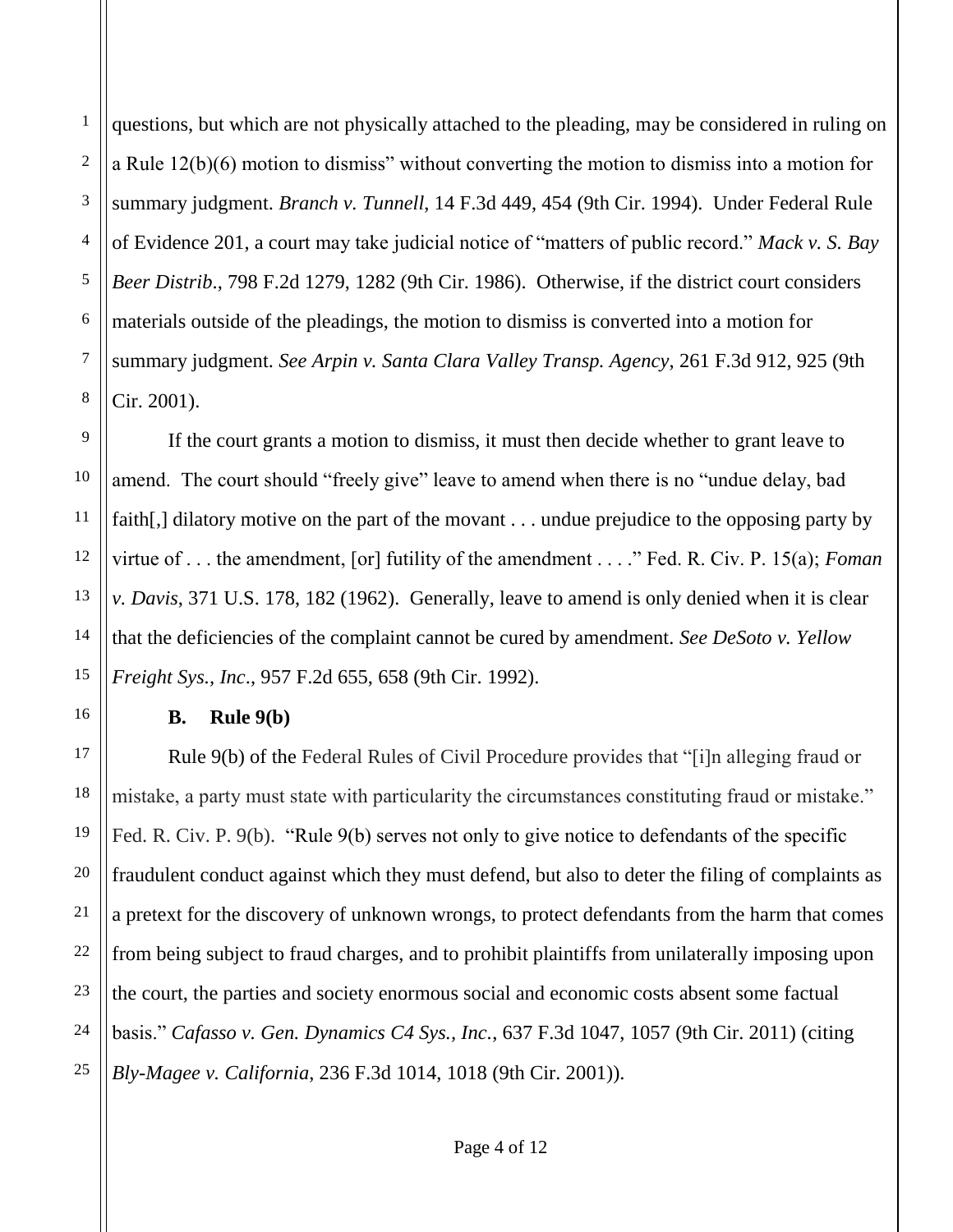### **III. DISCUSSION**

## **A. Breach of Contract**

To succeed on a breach of contract claim under the law in Nevada, a plaintiff must show: (1) a valid contract existed; (2) the plaintiff performed or was excused from performance; (3) the defendant breached the terms of the contract; and (4) the plaintiff was damaged as a result of the breach. *See* Restatement (Second) of Contracts § 203 (2007); *Calloway v. City of Reno*, 993 P.2d 1259, 1263 (Nev. 2000) ("A breach of contract may be said to be a material failure of performance of a duty arising under or imposed by agreement").

In the present case, Plaintiff alleges that he entered into a legal and binding contractual agreement ("Agreement") where Defendant agreed to pay Plaintiff a flat \$250,000.00 legal fee for Simpson's representation on the Case and to reimburse Plaintiff for all costs expended on the Case. (Compl. ¶¶ 30, 31.) Plaintiff further asserts that he has performed all duties and obligations required by the Agreement and that he is excused from any existing duties or obligations due to Defendant's non-performance of the Agreement. (Compl. ¶ 32.) Finally, Plaintiff's Complaint states that Defendant's failure to pay the \$250,000.00 fee and Defendant's failure to reimburse Plaintiff's costs constitutes a breach of the Agreement. (Compl. ¶¶ 33, 34.) Accordingly, Plaintiff has provided sufficient basis from which the Court can conclude that Defendant plausibly breached the alleged agreement.

In his Motion to Dismiss, Defendant argues that this fee-splitting Agreement violates Rule 1.5(e) of the Nevada Rules of Professional Conduct. A division of a fee between lawyers, who are not in the same firm, is only allowed if (1) the total fee is reasonable, (2) the client agrees to the fee splitting, including the share each lawyer will receive, and (3) the agreement is in writing. Nev. Rules of Prof'l Conduct R. 1.5(e). As such, Defendant contends that granting relief to Plaintiff would contravene Rule 1.5(e) and frustrate its purpose; the fee-splitting agreement was not in writing and the client did not consent to the fee-splitting agreement. (ECF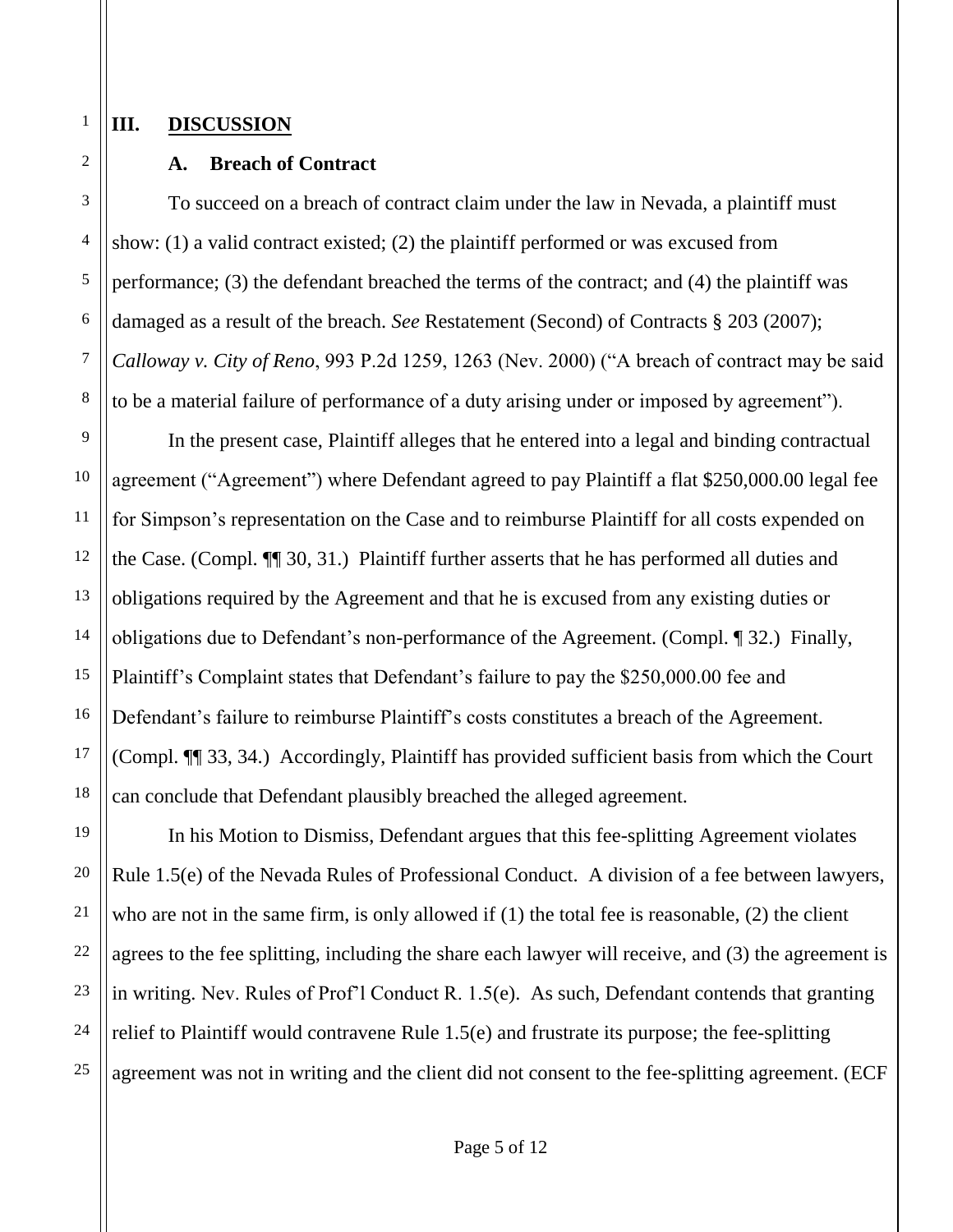1 No. 16-10.)

Defendant also argues that the Nevada Supreme Court has not decided whether an attorney may recover a fee that was made pursuant to an alleged agreement that violates the requirements of Rule 1.5(e). (*Id.* at 16-10.) To support this proposition, Defendant cites a California Supreme Court case, *Chambers v. Kay*, 56 P.3d 126 (Cal. 2002), and an Illinois case from the Seventh Circuit, *Jack S. Kaplan v. Pavalon & Gifford*, 12 F.3d 87 (7th Cir. 1993), to support his argument. (ECF No. 16-13 and 16-17). However, neither of these cases is controlling authority. Thus, Defendant fails to provide the Court with any controlling legal authority to support his argument. Despite Defendant's assertion otherwise, the Nevada Supreme Court, in *Shimrak v. Garcia-Mendoza*, addressed this issue and indicated that an attorney is not permitted to use his own violation of the ethics rules to shield himself from contractual liability. 912 P.2d 822, 826 (1996) (the Court found it would be inequitable to allow the attorney to benefit from free investigative services because he violated the ethical rules).

For these reasons, Defendant has failed to establish that Plaintiff's Complaint is defective. Therefore, the Court denies Defendant's Motion to Dismiss regarding Plaintiff's breach of contract cause of action.

## **B. Breach of the Covenant of Good Faith and Fair Dealing (In Contract and In Tort)**

# **1. Contractual Breach**

To state a claim of breach of the covenant of good faith and fair dealing, Plaintiff must allege: (1) Plaintiff and Defendants were parties to an agreement; (2) Defendants owed a duty of good faith to the Plaintiff; (3) Defendants breached that duty by performing in a manner that was unfaithful to the purpose of the contract; and (4) Plaintiff's justified expectations were denied. *Perry v. Jordan*, 900 P.2d 335, 338 (Nev. 1995). In Nevada, an implied covenant of good faith and fair dealing exists in every contract, *Consol. Generator–Nevada v. Cummins*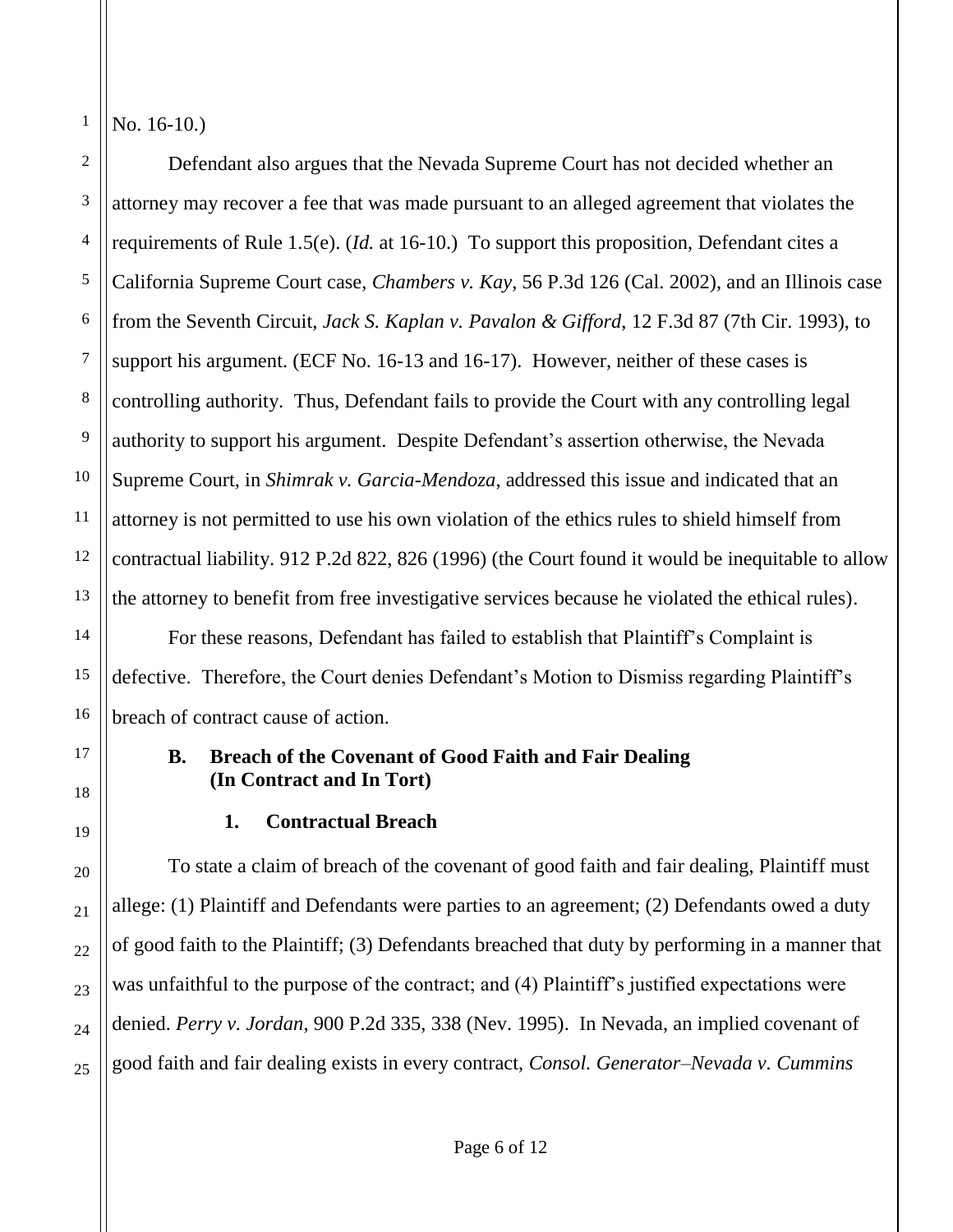*Engine Co., Inc.*, 971 P.2d 1251, 1256 (Nev. 1998), and a plaintiff may assert a claim for its breach if the defendant deliberately contravenes the intention and spirit of the agreement, *Morris v. Bank Am. Nev.*, 886 P.2d 454 (Nev. 1994).

In the present case, Plaintiff alleges a claim for tortious breach and a claim contractual breach of the covenant of good faith.In his Complaint, Plaintiff asserts that a contractual agreement existed and that Defendant owed an implied duty of good faith to the Plaintiff because of the existence of the Agreement. Plaintiff further alleges that Defendant breached this duty by withholding payment due to Plaintiff and failing to disclose that Simpson had, in fact, paid Defendant. (Compl. ¶¶ 54, 55.) Moreover, Plaintiff asserts that his expectations of being paid and reimbursed for his legal services and costs expended on the Case were denied. Thus, the Court concludes that Plaintiff's Complaint "give[s] [D]efendant fair notice of a legally cognizable claim and the grounds on which it rests." *See Bell Atl. Corp. v. Twombly*, 550 U.S. 544, 555 (2007). For this reason, the Court denies Defendant's Motion to Dismiss as to Plaintiff's cause of action for Contractual Breach of the Implied Covenant of Good Faith and Fair Dealing.

#### **2. Tortious Breach**

In contrast to a claim for contractual breach of the covenant, a plaintiff claiming a tortious breach must also allege the existence of a special relationship of reliance or a fiduciary duty. *See A.C. Shaw Constr., Inc. v. Washoe Cnty.*, 784 P.2d 9, 10 (Nev. 1989) (per curiam). Furthermore, a tort action for breach of the covenant is limited to "rare and exceptional cases." *Great Am. Ins. Co. v. Gen. Builders, Inc.*, 934 P.2d 257, 263 (Nev. 1997) (citing *K Mart Corp. v. Ponsock*, 732 P.2d 1364, 1370 (Nev. 1987)). Specifically, tort liability for breach of the good faith covenant is appropriate only where "the party in the superior or entrusted position" has engaged in "grievous and perfidious misconduct." *Id.* at 263 (citation omitted). Moreover, the Nevada Supreme Court has denied tort liability in certain relationships where agreements

1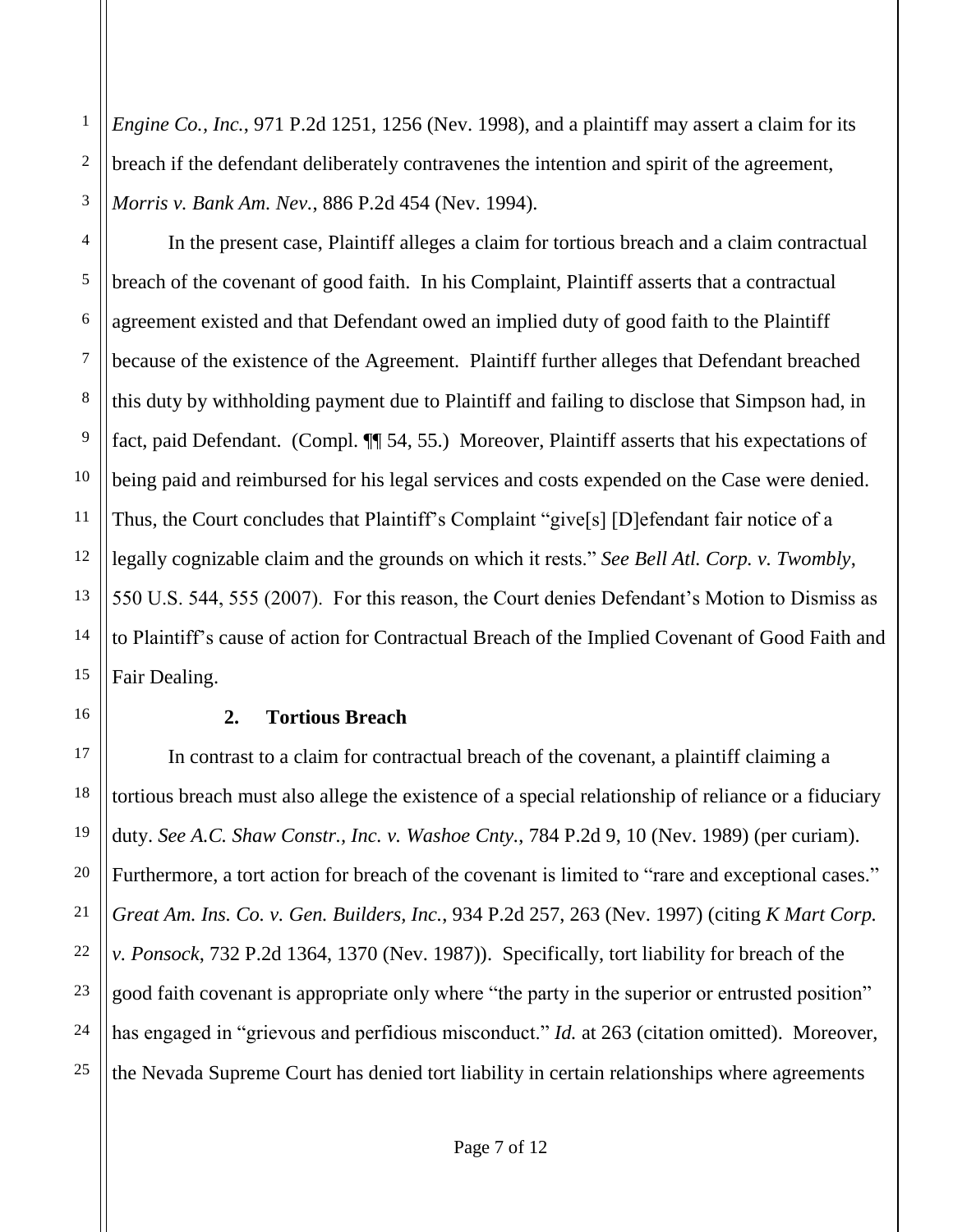have been heavily negotiated and the aggrieved party was highly sophisticated. *Id.* at 263 (citation omitted).

In the present case, Plaintiff merely alleges that Defendant owed Simpson a fiduciary duty, and therefore, Defendant is the caretaker of the fees and costs paid towards Simpson's defense in the Case. (Compl. ¶ 52.) Plaintiff also asserts that he relied on the fact that Defendant would pay him for the Services rendered and would reimburse him for all costs associated with Simpson's representation. These allegations are insufficient to plead the plausible existence of the requisite fiduciary relationship between Plaintiff and Defendant. Accordingly, Defendant's Motion to Dismiss this cause of action is GRANTED and Plaintiff's Cause of Action for Tortious Breach of the Covenant of Good Faith and Fair Dealing is DISMISSED.

**C. Money Due and Owing**

A district court will grant a motion to dismiss only when the complaint fails to give the defendant fair notice of a legally cognizable claim and the grounds on which it rests. *See Bell Atl. Corp. v. Twombly*, 550 U.S. at 555. Nevada courts routinely recognize Plaintiff's Fourth Cause of Action for "Money Due and Owing" as a cognizable claim in Nevada. *See, e.g.*, *M.C. Multi-Family Dev., L.L.C. v. Crestdale Associates, Ltd.*, 193 P.3d 536, 547 (Nev. 2008); *Las Vegas Fetish & Fantasy Halloween Ball, Inc. v. Ahern Rentals, Inc.*, 182 P.3d 764, 766 (Nev. 2008).

In the present case, Plaintiff alleges that he has satisfied all the conditions under the Agreement while, on the other hand, Defendant has not. (Compl. ¶ 61, 62.) Plaintiff alleges that Defendant had an obligation to compensate Plaintiff for the Services rendered in Simpson's legal representation and for the costs Plaintiff incurred for his Services. Moreover, Plaintiff asserts that Defendant's failure to pay the alleged agreed upon Fee has resulted in Defendant owing money to Plaintiff. Thus, Plaintiff's Complaint gives legally cognizable notice for why

1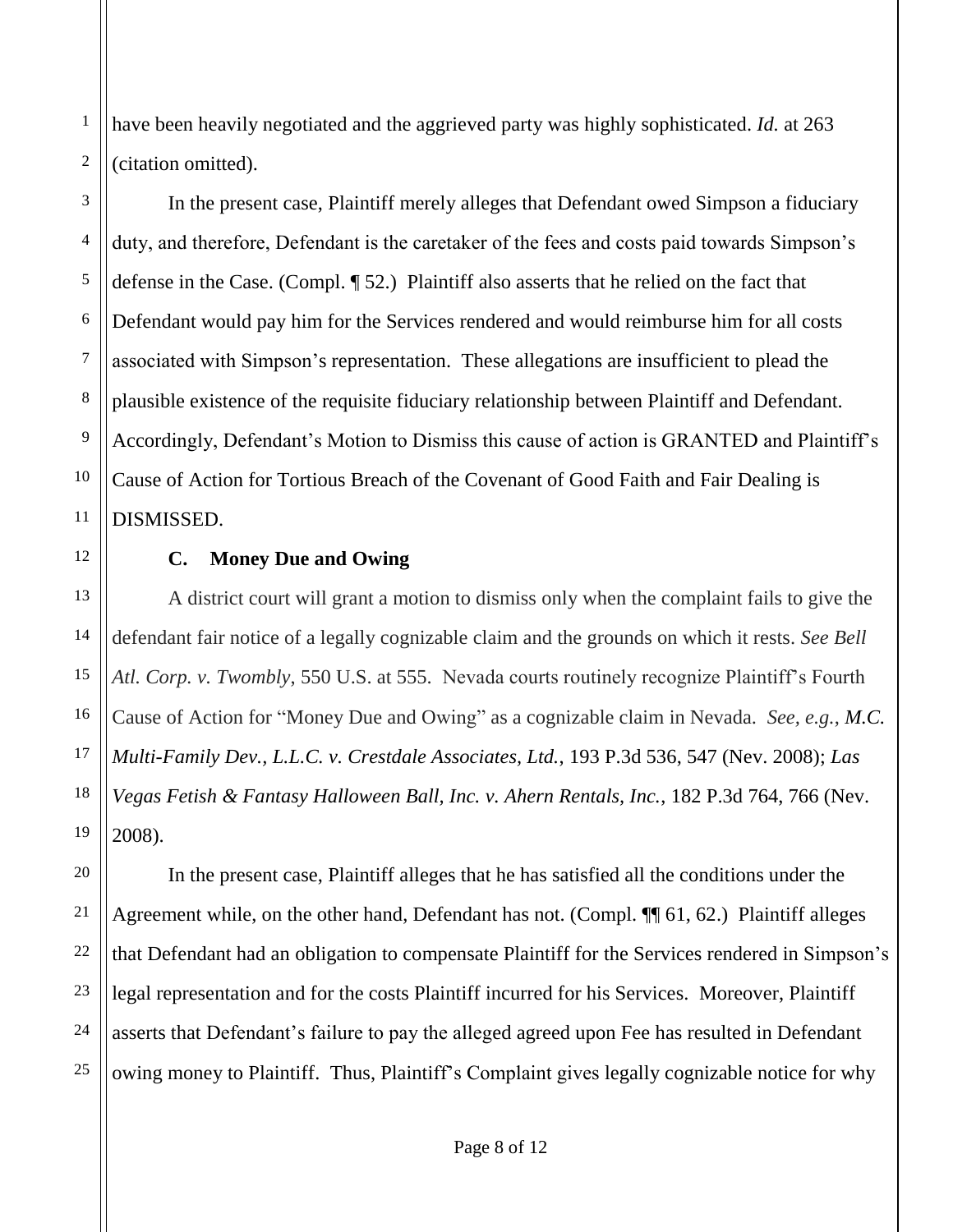2 Defendant owes money to Plaintiff. Therefore, the Court denies Defendant's motion to dismiss regarding Plaintiff's cause of action for Money Due and Owing.

## **D. Unjust Enrichment / Quantum Meruit**

1

3

5

7

8

9

11

17

18

19

20

21

23

24

25

4 6 10 12 13 14 15 16 "An action based on a theory of unjust enrichment is not available when there is an express, written contract, because no agreement can be implied when there is an express agreement." *Leasepartners Corp. v. Robert L. Brooks Trust*, 942 P.2d 182, 187 (Nev. 1997) (per curiam). Thus, the doctrine of unjust enrichment only "applies to situations where there is no legal contract but where the person sought to be charged is in possession of money or property which in good conscience and justice he should not retain but should deliver to another [or should pay for]." *Id.* Unjust enrichment occurs whenever a "person has and retains a benefit which in equity and good conscience belongs to another." *Nevada Indus. Dev. v. Benedetti,* 741 P.2d 802, 804 n.2 (Nev. 1987). The Nevada Supreme Court has observed that the essential elements of unjust enrichment "are a benefit conferred on the defendant by the plaintiff, appreciation by the defendant of such benefit, and acceptance and retention by the defendant of such benefit." *Unionamerica Mtg. v. McDonald,* 626 P.2d 1272, 1273 (Nev. 1981).

22 Here, Plaintiff's Complaint appears to allege that, if the Court were to find that no valid contract existed between the parties, then Plaintiff would still be entitled to recover under a theory of unjust enrichment. (*See* Compl. ¶¶ 64-72 .) Specifically, Plaintiff alleges that he performed services that "conferred value upon Defendant Galanter, making them liable for disgorgement of that value in Quantum Meruit." (Compl. ¶ 66.) Plaintiff further alleges that "Defendant Galanter has unjustly retained the money of Plaintiff Grasso, after receiving the value and benefit of Mr. Grasso's work and services in the Case." (Compl. 168.) Accordingly, the Court finds Plaintiff has adequately pleaded a claim for unjust enrichment. Thus, the Court denies Defendant's Motion to Dismiss Plaintiff's Fifth Cause of Action for Unjust Enrichment /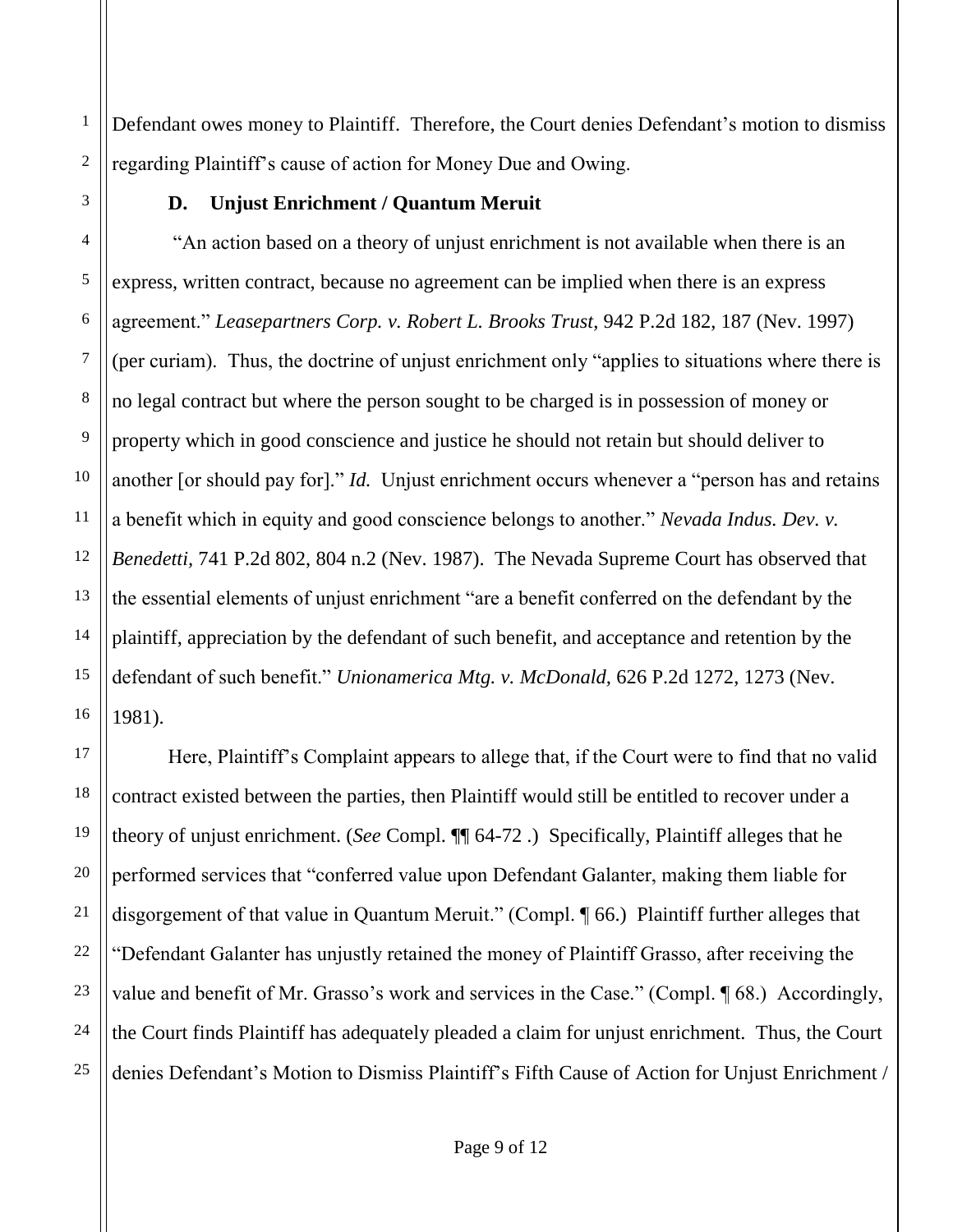Quantum Meruit.

1

## **E. Fraudulent or Intentional Misrepresentation**

To state a claim for fraud or intentional misrepresentation, a plaintiff must allege three factors: (1) a false representation by the defendant that is made with either knowledge or belief that it is false or without sufficient foundation; (2) an intent to induce another's reliance; and (3) damages that result from this reliance. *See Nelson v. Heer*, 163 P.3d 420, 426 (Nev. 2007). A claim of "fraud or mistake" must be alleged "with particularity." Fed. R. Civ. P. 9(b). A complaint alleging fraud or mistake must include allegations of the time, place, and specific content of the alleged false representations and the identities of the parties involved. *See Swartz v. KPMG LLP*, 476 F.3d 756, 764 (9th Cir. 2007).

In the present case, Plaintiff asserts that Defendant, during the course of his association with Plaintiff, "made false representations to Plaintiff in order to avoid compliance with his obligations under the Agreement." (Compl. ¶ 74.) Specifically, Plaintiff alleges that Defendant repeatedly told Plaintiff that Simpson had not provided any payment for the fees and costs associated with the joint representation of Simpson in the Case. (Compl. ¶ 75.) Plaintiff further alleges that Defendant made such statements knowing that Simpson actually paid Defendant. (Compl. ¶ 76.) Additionally, Plaintiff alleges that Defendant made such false and misleading statements to prevent Plaintiff from being compensated pursuant to the terms of the Agreement. (Compl. ¶ 78.) Thus, Plaintiff has satisfied Rule 9(b); his Complaint "include[s] allegations of the time, place, and specific content of the alleged false representations and the identities of the parties involved. *See Swartz v. KPMG LLP*, 476 F.3d 756, 764 (9th Cir. 2007). Therefore, the Court denies Defendant's Motion to Dismiss as to this Plaintiff's cause of action for Fraudulent or Intentional Misrepresentation.

# **F. Constructive Fraud**

Constructive fraud is the breach of some legal or equitable duty, which, irrespective of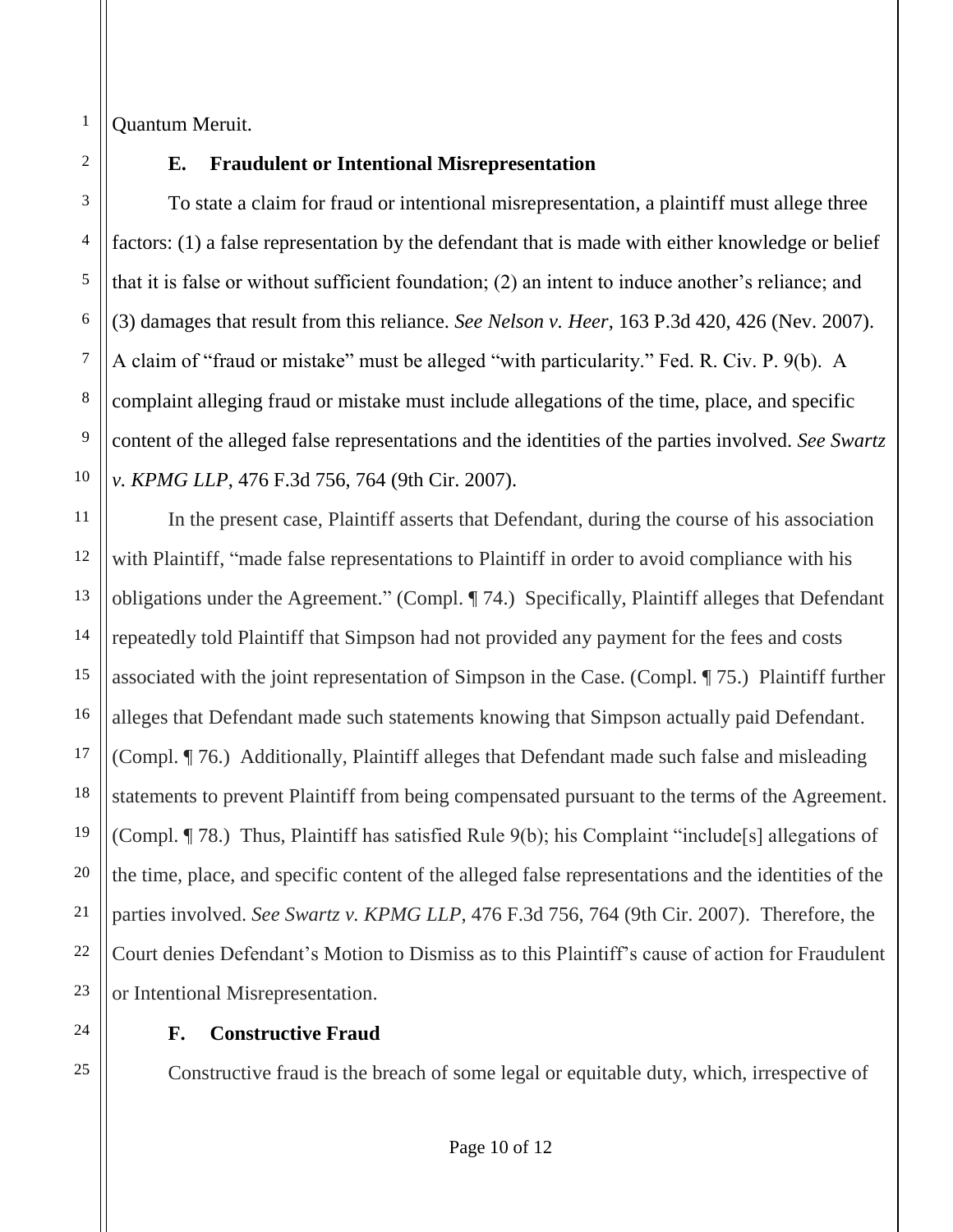1 2 3 4 5 moral guilt, the law declares fraudulent because of its tendency to deceive others or to violate confidence. *Long v. Towne*, 639 P.2d 528, 529-30 (Nev. 1982) (citation omitted). Constructive fraud is characterized by a breach of duty arising out of a fiduciary or confidential relationship. *Id.* at 530 (citation omitted). A confidential or fiduciary relationship exists when one "reposes" a special confidence in another so that the latter, in equity and good conscience, is bound to act in good faith and with due regard to the interests of the one reposing the confidence." *Id.* (citation omitted).

Plaintiff asserts that Defendant owed a legal or equitable duty to Plaintiff arising from a fiduciary or confidential relationship, which Defendant breached by misrepresenting and concealing material facts. (Compl. ¶ 85.) Particularly, Plaintiff alleges Defendant repeatedly stated to Plaintiff that he had not been paid by Simpson and/or his representatives for the fees and costs associated with the joint representation of Simpson. (Compl. ¶ 86.) In addition, Plaintiff alleges that Defendant concealed from Plaintiff that he had, in fact, been paid large sums of money by Simpson for the fees and costs associated with the joint representation. (Compl. ¶ 87.) These allegations are insufficient to plead the plausible existence of a fiduciary or confidential relationship between Plaintiff and Defendant. Accordingly, Defendant's Motion to Dismiss this cause of action is GRANTED and Plaintiff's Seventh Cause of Action for Constructive Fraud is DISMISSED.

# **IV. CONCLUSION**

**IT IS HEREBY ORDERED** that Defendant's Motion to Dismiss (ECF No. 16) is hereby **GRANTED in part** and **DENIED in part**.

**IT IS FURTHER ORDERED** that, if Plaintiff can cure the defects identified in this Order, Plaintiff shall file his amended complaint by **Friday, October 4, 2013**. Failure to file an amended complaint by that date will result in **DISMISSAL** of Plaintiff's Cause of Action for Tortious Breach of the Covenant of Good Faith and Fair Dealing and Plaintiff's Cause of